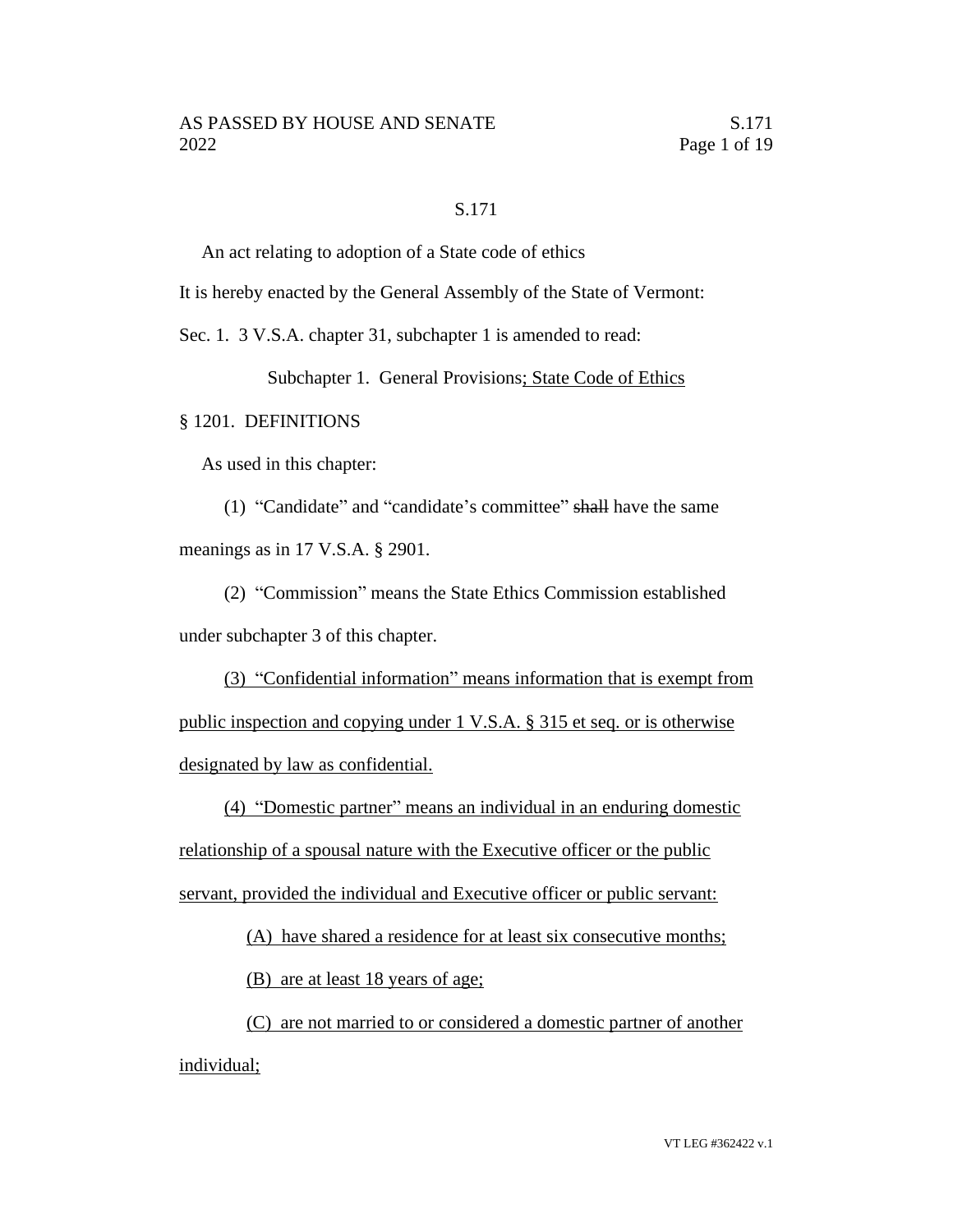(D) are not related by blood closer than would bar marriage under State law; and

(E) have agreed between themselves to be responsible for each other's welfare.

 $(3)(5)$  "Executive officer" means:

(A) a State officer; or

(B) under the Office of the Governor, an agency secretary or deputy or a department commissioner or deputy.

 $(4)(A)$  "Gift" means anything of value, tangible or intangible, that is

bestowed for less than adequate consideration.

(B) "Gift" does not mean printed educational material such as books,

reports, pamphlets, or periodicals.

(5)(6) "Governmental conduct regulated by law" means conduct by an individual in regard to the operation of State government that is restricted or prohibited by law and includes:

(A) bribery pursuant to 13 V.S.A. § 1102;

(B) neglect of duty by public officers pursuant to 13 V.S.A. § 3006

and by members of boards and commissions pursuant to 13 V.S.A. § 3007;

(C) taking illegal fees pursuant to 13 V.S.A. § 3010;

(D) false claims against government pursuant to 13 V.S.A. § 3016;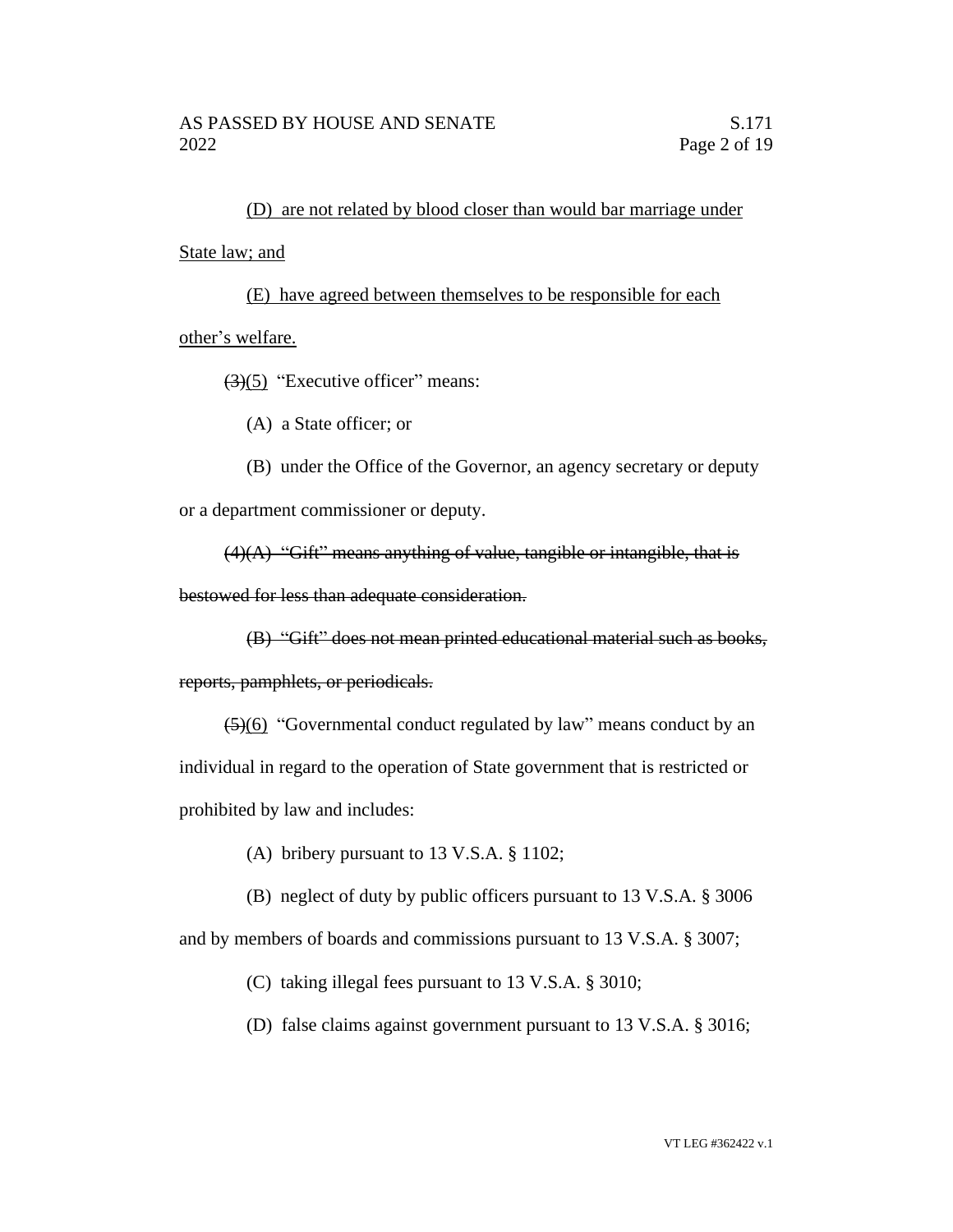(E) owning or being financially interested in an entity subject to a department's supervision pursuant to section 204 of this title;

(F) failing to devote time to duties of office pursuant to section 205 of this title;

(G) engaging in retaliatory action due to a State employee's involvement in a protected activity pursuant to chapter 27, subchapter 4A of this title;

(H) a former legislator or former Executive officer serving as a lobbyist pursuant to 2 V.S.A. § 266(b); and

(I) a former Executive officer serving as an advocate pursuant to section 267 of this title.

(7) "Immediate family" means an individual's spouse, domestic partner, or civil union partner; child or foster child; sibling; parent; or such relations by marriage or by civil union or domestic partnership; or an individual claimed as a dependent for federal income tax purposes.

 $\left(\frac{6}{8}\right)$  "Lobbyist" shall and "lobbying firm" have the same meaning meanings as in 2 V.S.A. § 261.

(9) "Person" means any individual, group, business entity, association, or organization.

 $(7)(10)$  "Political committee" and "political party" shall have the same meanings as in 17 V.S.A. § 2901.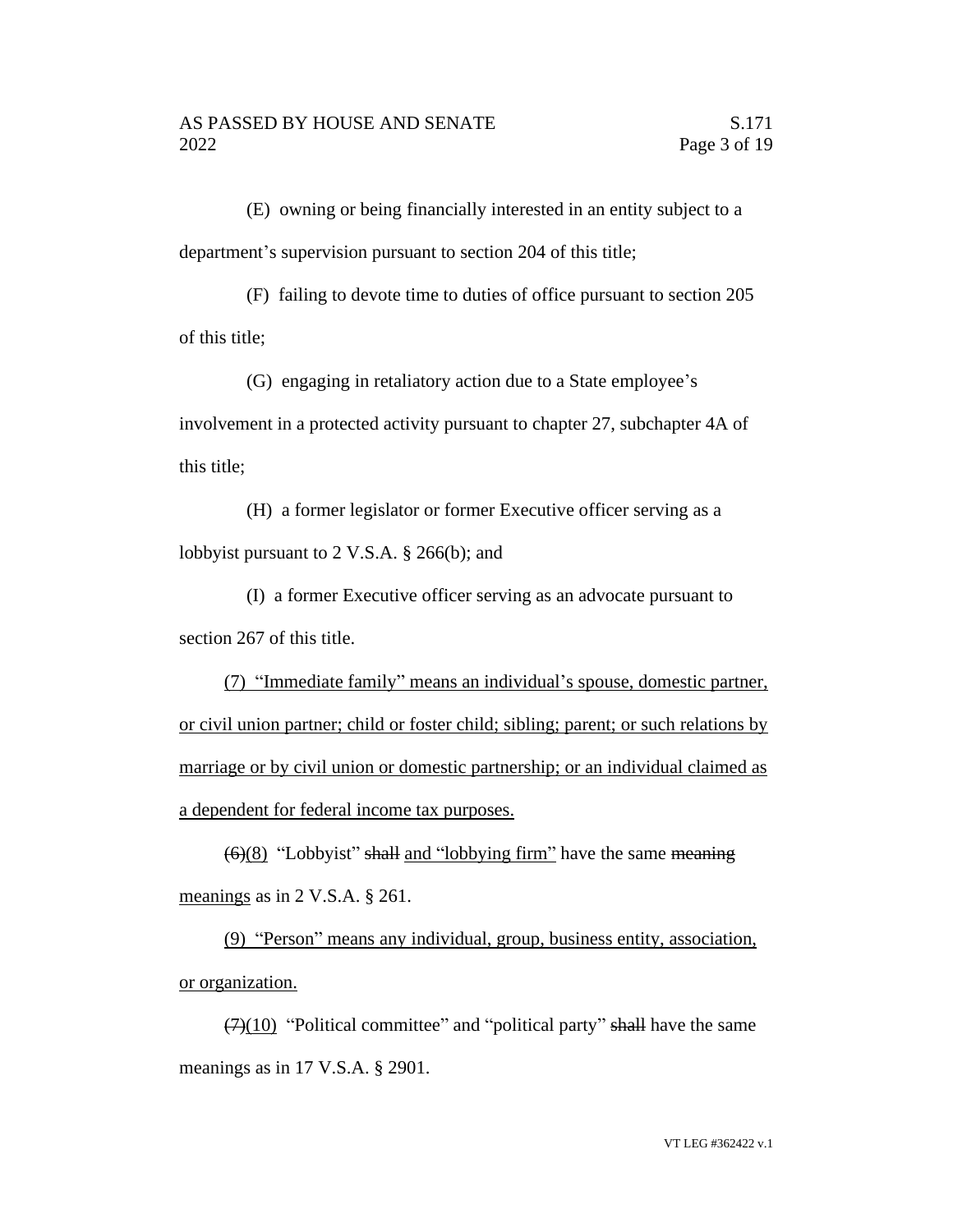(8)(11) "State officer" means the Governor, Lieutenant Governor, Treasurer, Secretary of State, Auditor of Accounts, or Attorney General. § 1202. STATE CODE OF ETHICS; APPLICABILITY

The Ethics Commission, in consultation with the Department of Human Resources, shall create and maintain the State Code of Ethics that sets forth general principles of governmental ethical conduct.

#### Applicability.

(1) Unless excluded under this section, the Code of Ethics applies to all individuals elected or appointed to serve as officers of the State, all individuals elected or appointed to serve as members of the General Assembly, all State employees, all individuals appointed to serve on State boards and commissions, and individuals who in any other way are authorized to act or speak on behalf of the State. This code refers to them all as "public servants."

(2) The Code of Ethics established by this section does not prohibit branches of State government, agencies, or departments from adopting additional personnel policies regarding ethical conduct not covered by this Code of Ethics or provisions that exceed the requirements of this Code of Ethics. Nothing herein shall be interpreted to require a lawyer or judicial officer to violate their respective professional codes of conduct.

(3) The application of this Code of Ethics does not in any way abrogate or alter the sole authority of each house of the General Assembly to judge the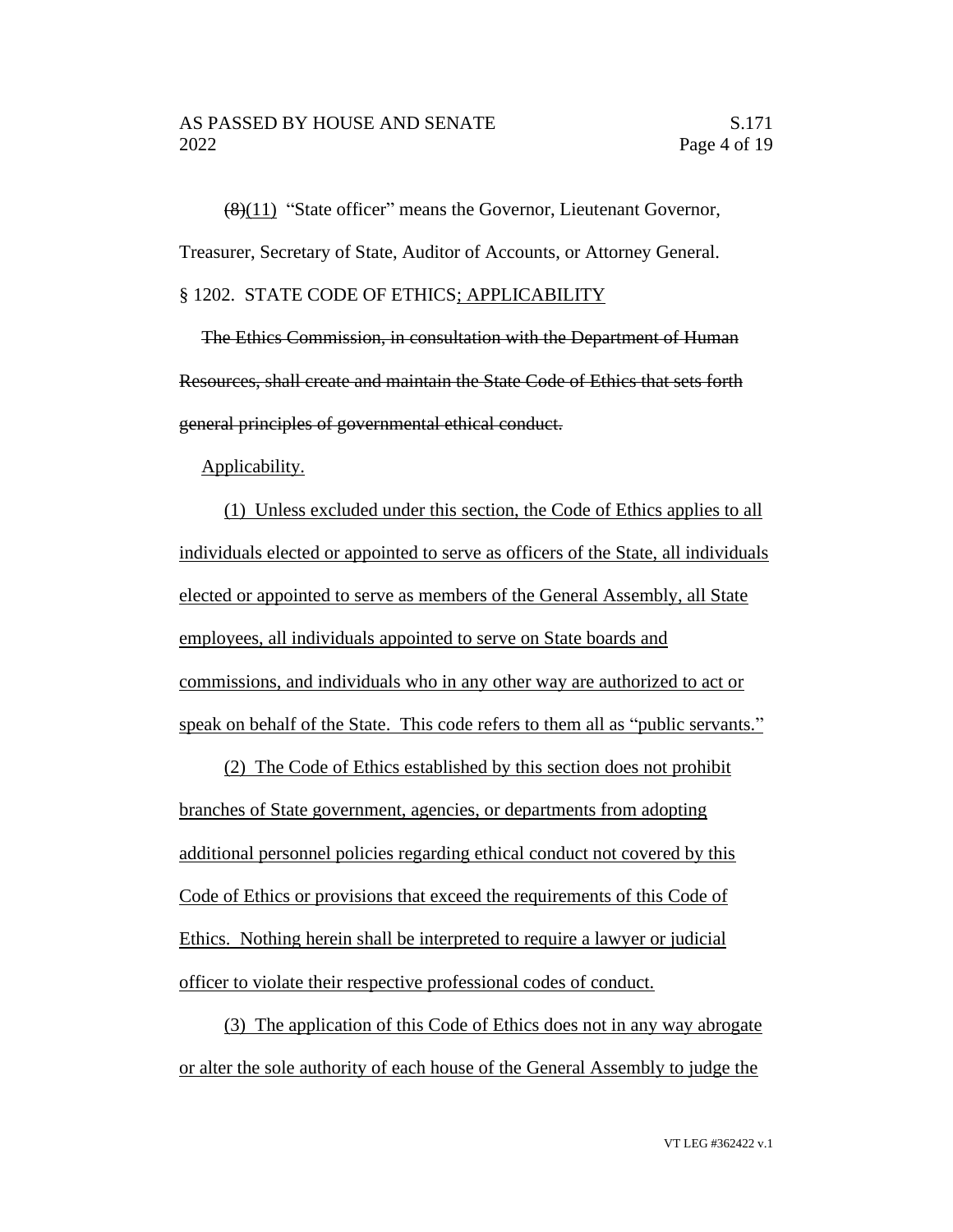elections and qualifications of its own members under Chapter II, Sections 14 and 19 of the Vermont Constitution.

(4) The application of this Code of Ethics does not in any way abrogate or alter the Vermont Supreme Court's constitutional authority under Chapter II, Section 30 of the Vermont Constitution.

# § 1203. CONFLICT OF INTEREST; APPEARANCE OF CONFLICT OF INTEREST

(a) Conflict of interest; appearance of conflict of interest.

(1) In the public servant's official capacity, the public servant shall avoid any conflict of interest or the appearance of a conflict of interest. The appearance of a conflict shall be determined from the perspective of a reasonable individual with knowledge of the relevant facts.

(2) Except as otherwise provided in subsections (b) and (c) of this section, when confronted with a conflict of interest, a public servant shall recuse themselves from the matter and not take further action.

(3) As used in this section, "conflict of interest" means a direct or indirect interest of a public servant or such an interest, known to the public servant, of a member of the public servant's immediate family or household, or of a business associate, in the outcome of a particular matter pending before the public servant or the public servant's public body, or that is in conflict with the proper discharge of the public servant's duties. "Conflict of interest" does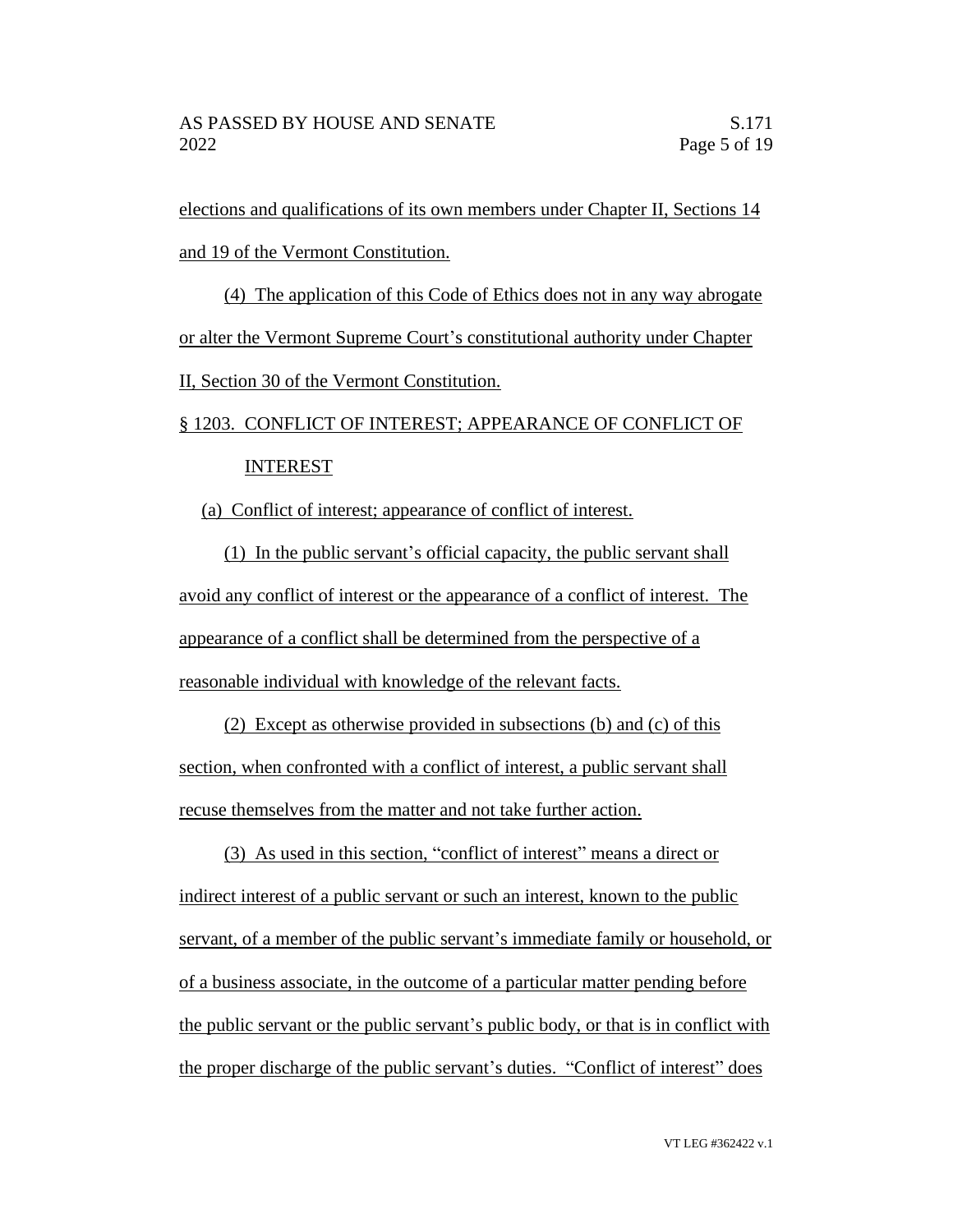not include any interest that is not greater than that of other individuals generally affected by the outcome of a matter.

(b) Course of action.

(1) Legislative Branch. A member of the General Assembly shall comply with Legislative Branch rules and policies regarding the course of action a public servant may take when confronted with a conflict of interest, or the appearance of a conflict of interest, that is related to core legislative functions or duties.

(2) Judicial Branch. A judicial officer shall comply with the Vermont Code of Judicial Conduct regarding the course of action a judicial officer may take when confronted with a conflict of interest, or the appearance of a conflict of interest, that falls under the Code of Judicial Conduct, including in situations where a conflict of interest, or the appearance of a conflict of interest, falls under both the Vermont Code of Judicial Conduct and the Code of Ethics.

(3) Government attorneys. A public servant who is a licensed attorney shall comply with the Vermont Rules of Professional Conduct regarding the course of action the attorney may take when confronted with a conflict of interest, or the appearance of a conflict of interest, that falls under the Vermont Rules of Professional Conduct, including situations where a conflict of interest,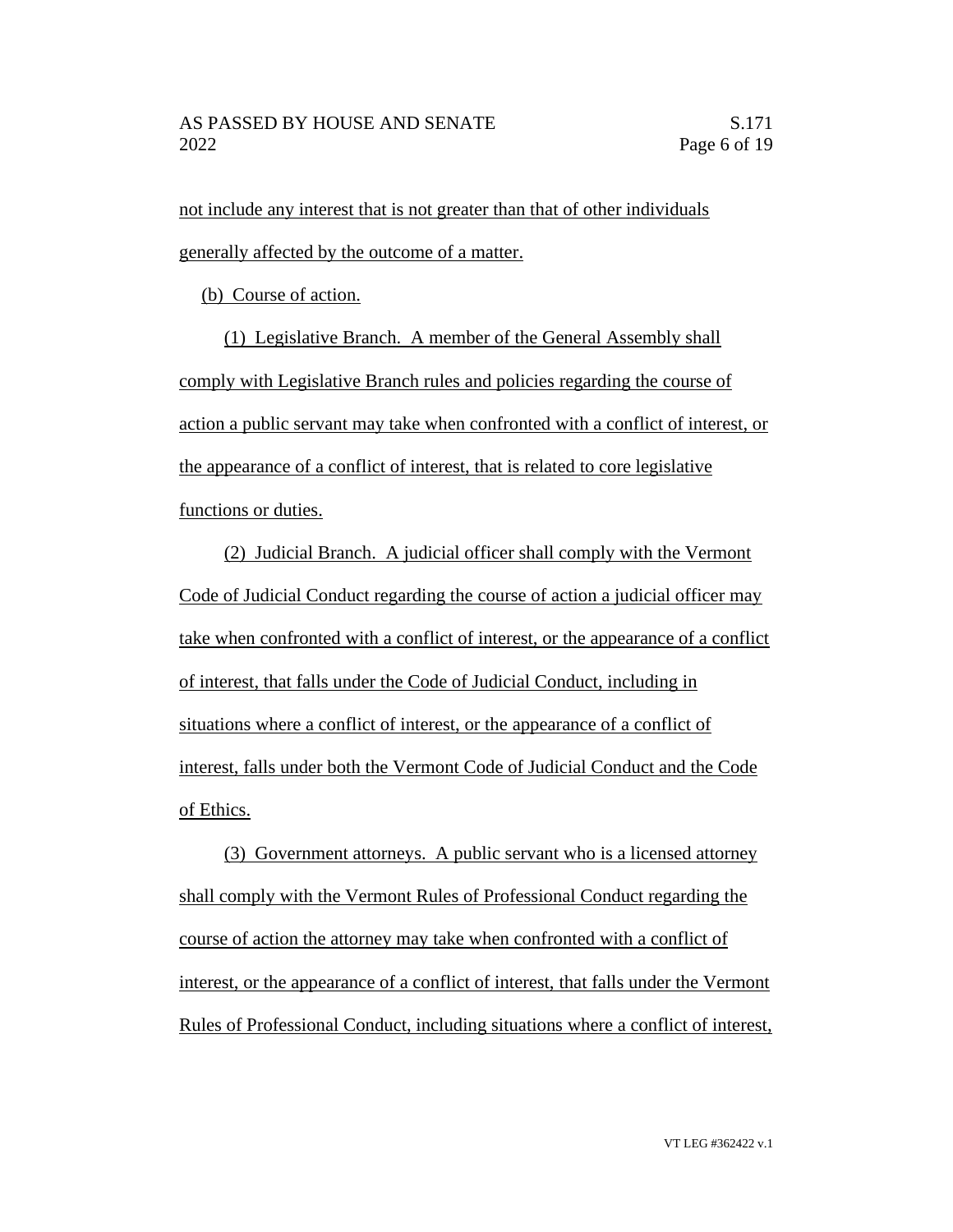or the appearance of a conflict of interest, falls under both the Vermont Rules of Professional Conduct and the Code of Ethics.

(4) Public servants; other. Any public servant facing a conflict of interest not covered by subdivisions (1)–(3) of this subsection shall comply with requirements prescribed in this subdivision. Each time a public servant is confronted with a conflict of interest, other than that for which the public servant's action is solely ministerial or clerical, the public servant shall either make a public statement, which may consist of a statement made to the public servant's immediate supervisor, recusing themselves from the matter or, if the public servant chooses to proceed with the matter, prepare a written statement regarding the nature of the conflict. A public servant may request either guidance or an advisory opinion from the State Ethics Commission in making an initial determination whether a conflict of interest exists, or whether good cause to proceed exists as set forth in subsection (c) of this section. Once recused, a public servant shall not in any way participate in or act to influence a decision regarding the matter. If the public servant chooses to proceed with the matter, the public servant's prepared written statement shall:

(A) describe the matter requiring action;

(B) disclose the nature of the potential conflict or actual conflict of interest;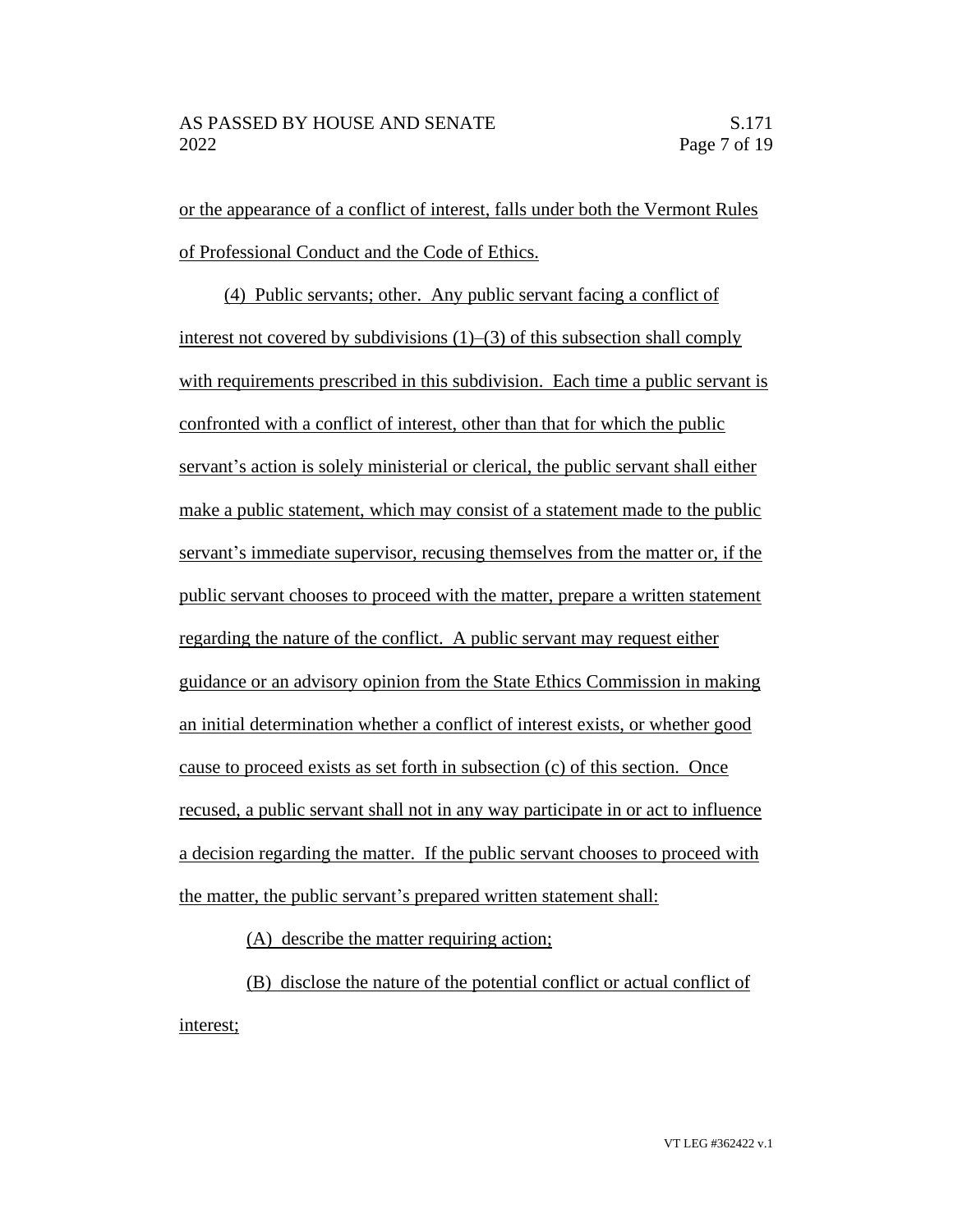(C) explain why good cause, as set forth in subsection (c) of this section, exists so that the public servant can take action in the matter fairly, objectively, and in the public interest;

(D) include sufficient detail so that the matter may be understood by the public; and

(E) be filed in accordance with the policies and procedures set forth by the agency or entity governing the matter in question, including any requirement that the statement be made public.

(c) Good cause. As used in this section, "good cause to proceed" may include any of the following:

(1) the identified conflict or potential conflict is de minimis in nature;

(2) the conflict is amorphous, intangible, or otherwise speculative; or

(3) the public servant cannot legally or practically delegate the matter.

(d) Confidential information. Nothing in this section shall require a public servant to disclose confidential information or information that is otherwise privileged under law.

# § 1203a. DIRECTING UNETHICAL CONDUCT

A public servant shall not direct another person to act in a manner that would be unethical for the public servant or the other person to act. A public servant who has a conflict of interest shall not direct others to act to the public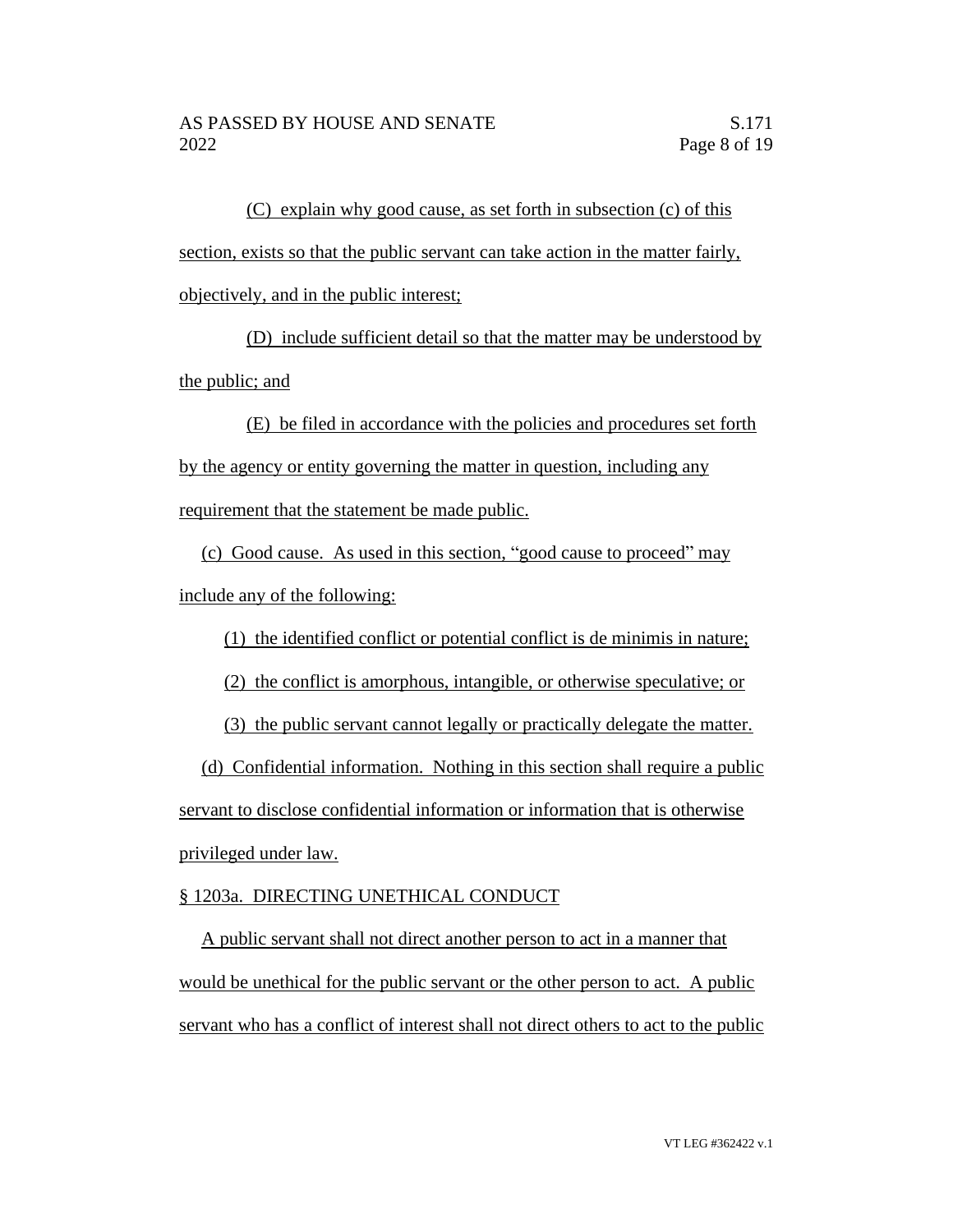servant's benefit where such action would be a violation of the Code of Ethics if the public servant were to perform the act.

## § 1203b. APPEARANCE OF UNETHICAL CONDUCT

A public servant shall avoid any actions creating the appearance that the public servant is violating the Code of Ethics. Whether particular circumstances create an appearance that the Code of Ethics have been violated shall be determined from the perspective of a reasonable individual with knowledge of the relevant facts.

# § 1203c. PREFERENTIAL TREATMENT

A public servant in the course of conducting State business shall act impartially, showing no favor toward or prejudice against any person. A public servant shall not give or represent an ability to give preference or special treatment to any person because of the person's wealth, position, or status or because of any personal relationship with the public servant. When permitted by law and written policy or rule, a public servant may give preference to designated persons.

## § 1203d. MISUSE OF POSITION

A public servant shall not use the public servant's official position for personal or financial gain.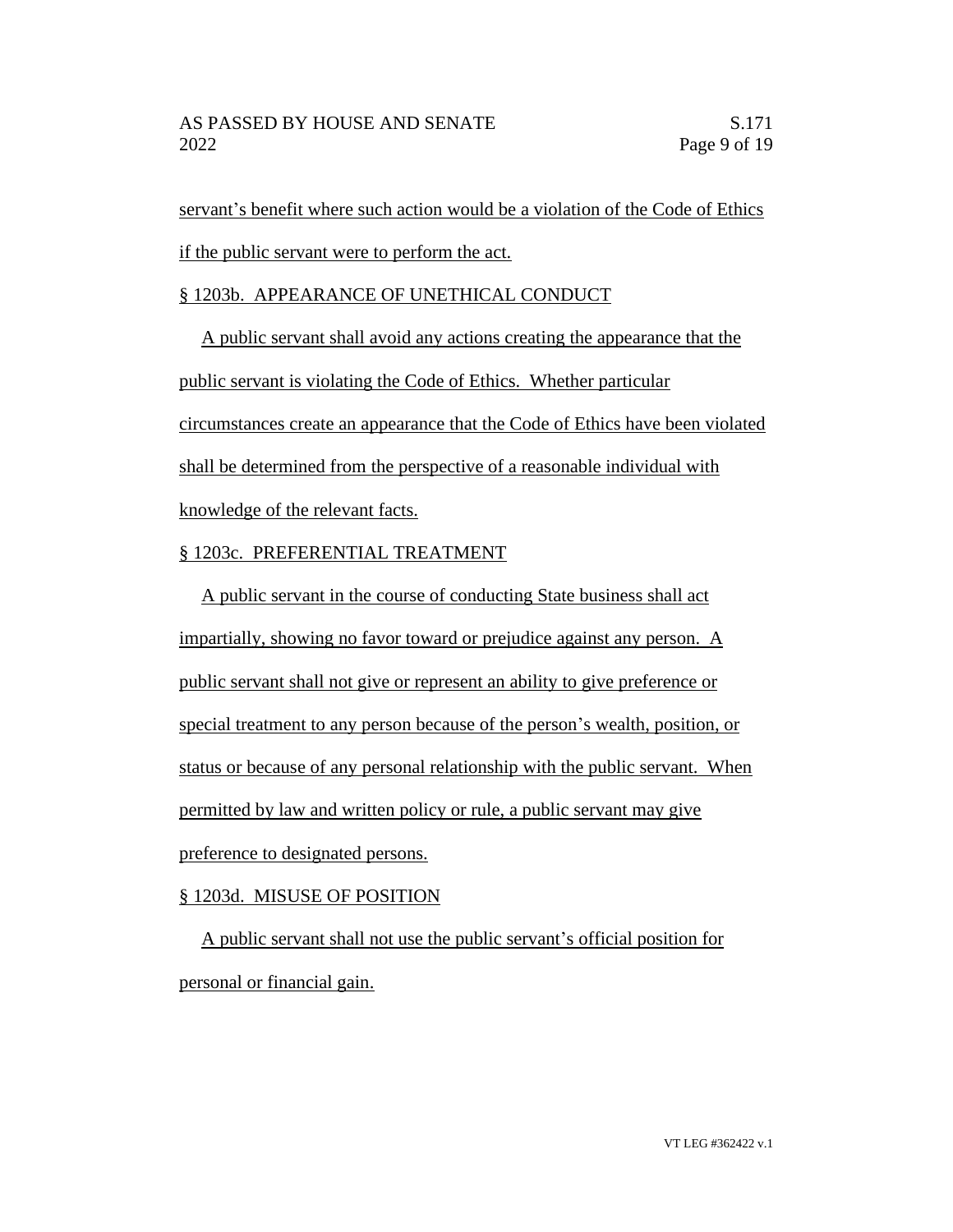#### § 1203e. MISUSE OF INFORMATION

A public servant shall not use nonpublic government information or confidential information acquired during the course of State service for personal or financial gain or for the personal or financial gain of any other person.

## § 1203f. MISUSE OF GOVERNMENT RESOURCES

A public servant shall not make use of State materials, funds, property, personnel, facilities, or equipment, or permit another person to do so, for any purpose other than for official State business unless the use is expressly permitted or required by law or by a written agency, departmental, or institutional policy or rule. A public servant shall not engage in or direct another person to engage in work other than the performance of official duties during working hours, except as permitted or required by law or by written agency, departmental, or institutional policy or rule.

## § 1203g. GIFTS

(a) Gift limitations and exceptions. A public servant shall not solicit or accept a gift unless permitted under this section. For purposes of this subchapter, "gift" means anything of value, tangible or intangible, that is given for less than adequate consideration. A public servant may accept:

(1) A devise or inheritance. A public servant may accept a devise or inheritance.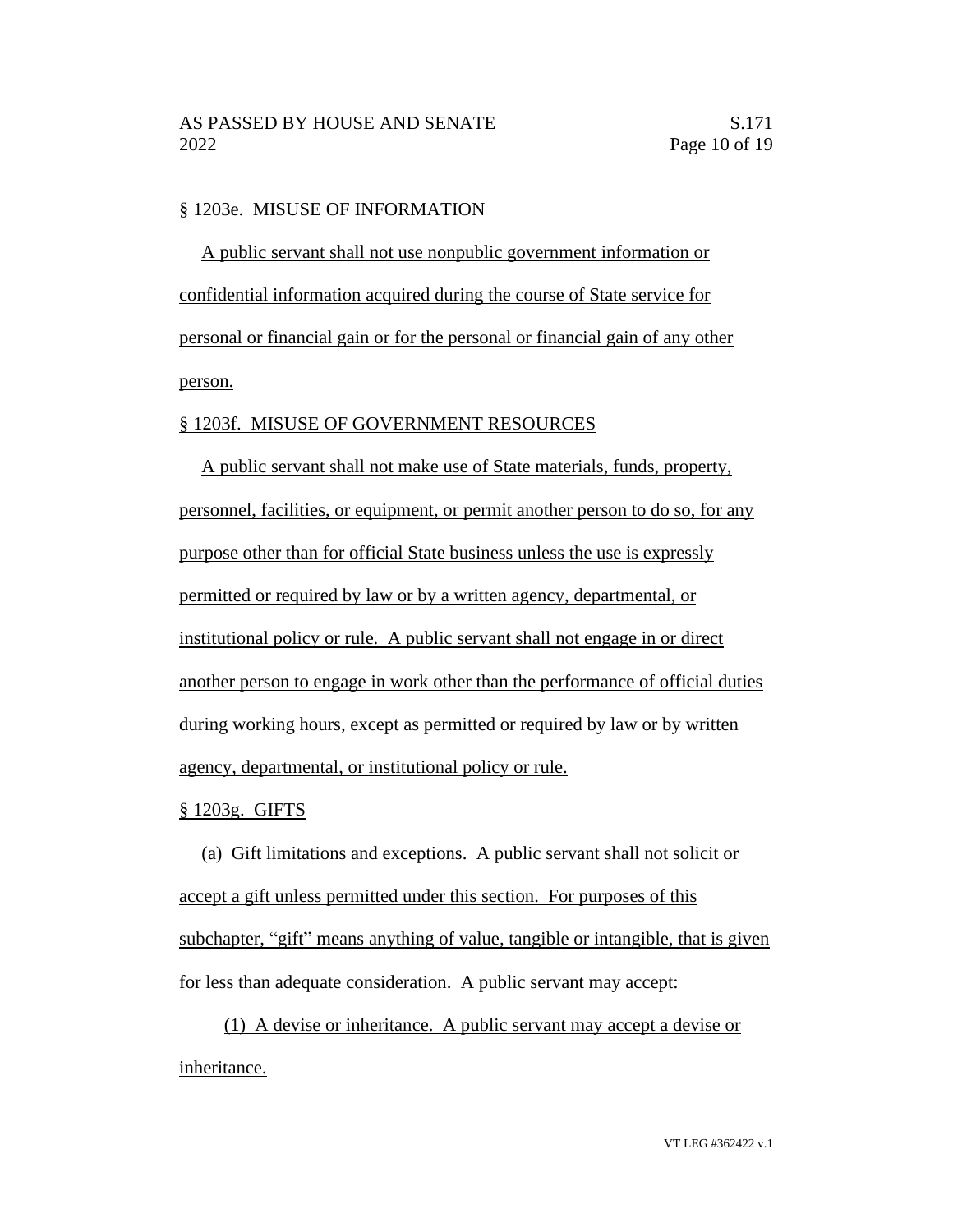(2) Gifts to the State. A public servant may accept goods or services that are provided to a State agency for use on State agency property or for use by the public servant while serving in an official capacity.

(3) Ceremonial awards. A public servant may accept a certificate,

plaque, or other ceremonial award, provided the cost does not exceed the limit established pursuant to subsection (b) of this section.

(4) Rebates, discounts, and promotions. A public servant may accept a rebate, discount, or promotional item that is available to the general public or to a definable subset of the general public.

(5) Printed or recorded material. A public servant may accept printed or recorded informational or educational material germane to State action or functions.

(6) Food or beverages. A public servant may accept food or beverages, or both, under the following circumstances:

(A) The food or beverage, or both, is consumed on an occasion or occasions at which the person paying, directly or indirectly, for the food or beverage or the person's representative is in attendance, provided the cost does not exceed the limit established pursuant to subsection (b) of this section.

(B) The food or beverage, or both, is incidental to the performance of a legitimate State function.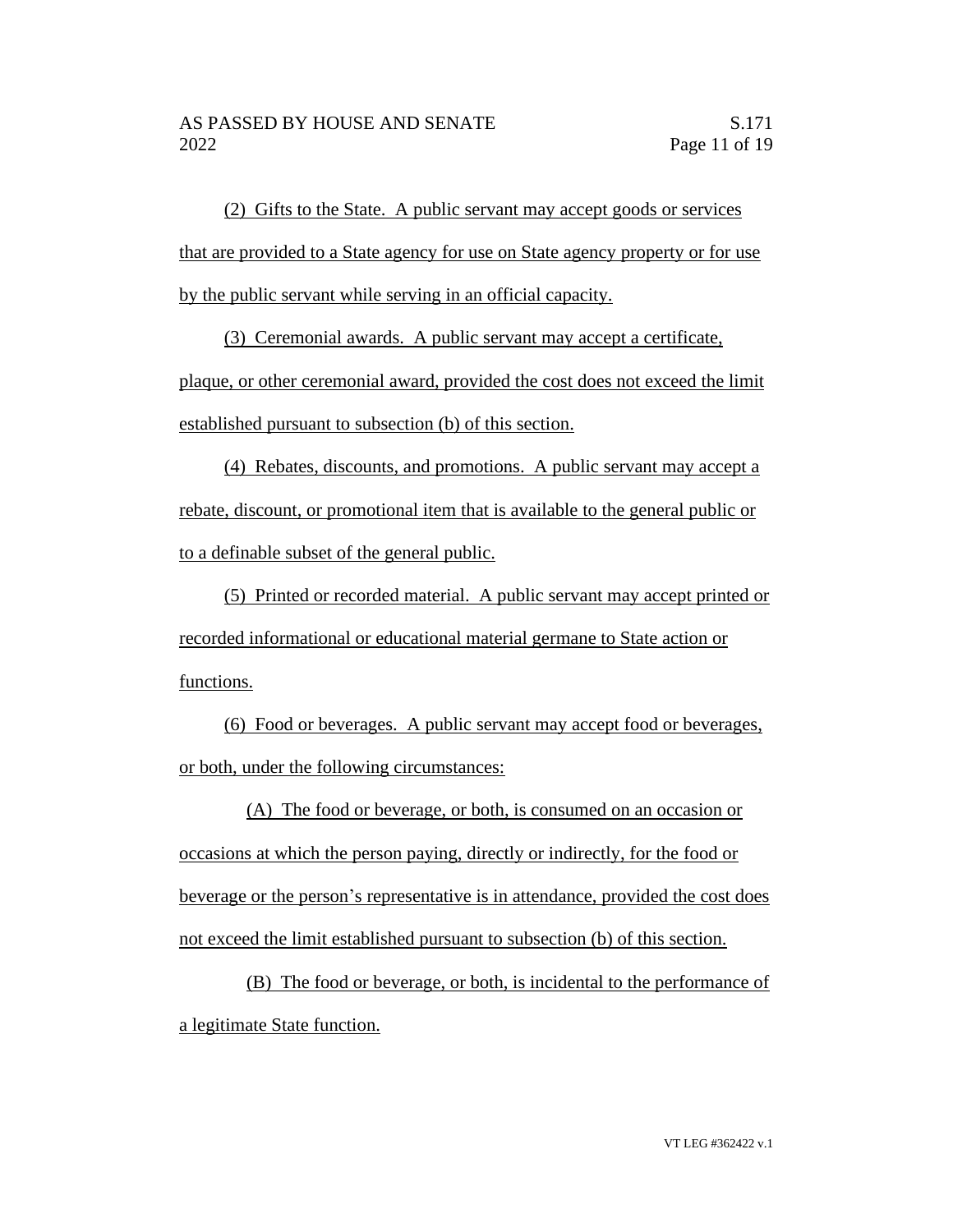(C) The food or beverage, or both, is provided at a charitable, cultural, political, or civic event at which the public servant participates in the public servant's official capacity.

(7) Admission fees and tickets. A public servant may accept free attendance to a widely attended charitable, cultural, political, or civic event at which a public servant participates in the public servant's official capacity, provided such tickets or admission is provided by the primary sponsoring entity. Free attendance may include all or part of the cost of admission; transportation to and from the event; and food, refreshments, entertainment, and instructional materials provided to all event attendees.

(8) Private employment gifts. A public servant may accept anything of value provided by an employer of the public servant, provided such benefits are customarily and ordinarily provided to others in similar circumstances.

(9) Public-servant-to-public-servant gifts. A public servant may accept a gift from another public servant under the following circumstances:

(A) If the recipient is not in a supervisor-supervisee relationship with the giver, the public servant may accept a gift for a holiday or occasion of significance.

(B) If the recipient is in a supervisor-supervisee relationship, the public servant may accept a gift for a holiday or occasion of significance,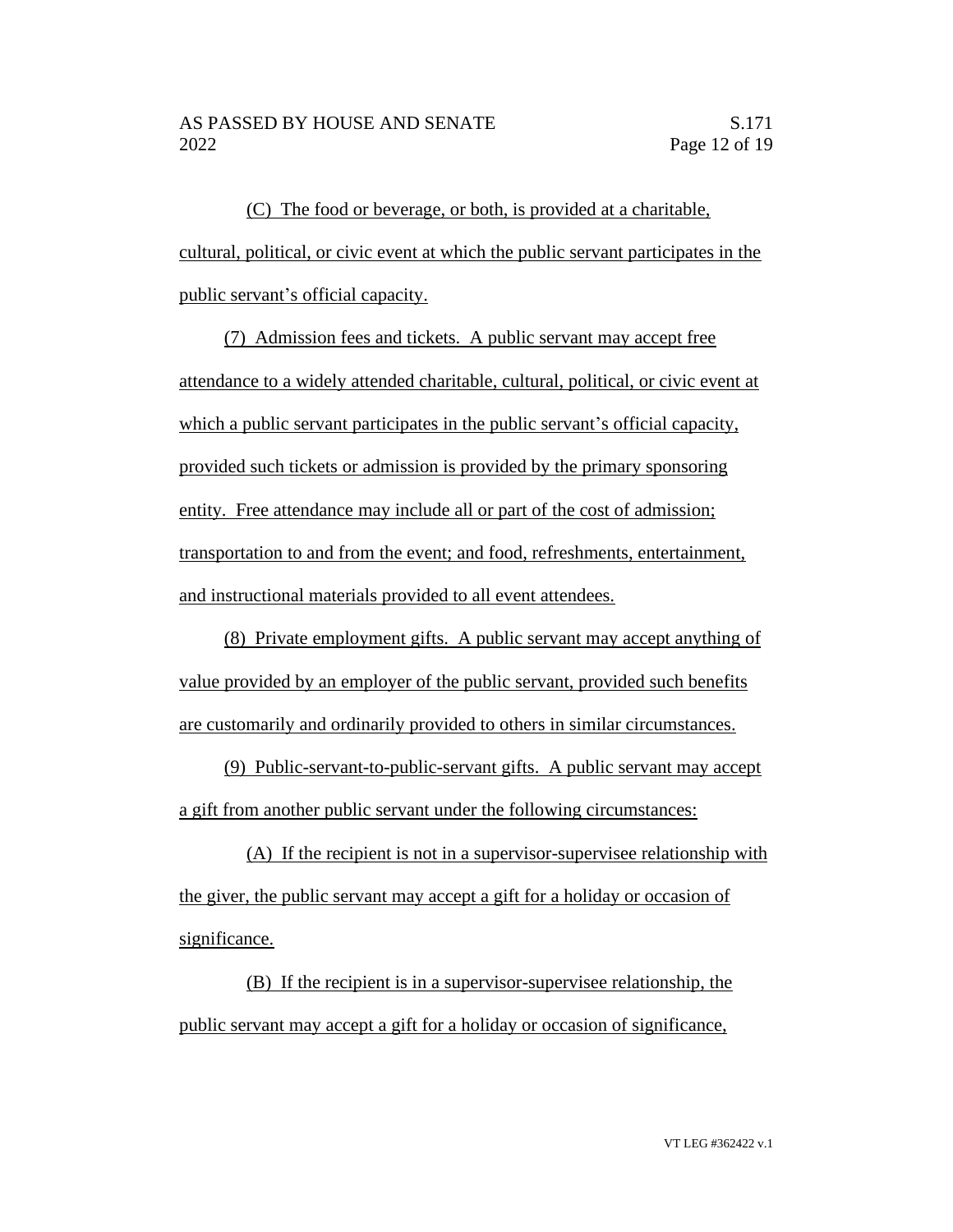provided the value does not exceed the limit established pursuant to subsection (b) of this section.

(10) Training or education. A public servant may accept attendance to training or similar events determined to be in the interest of the public servant's agency or department.

(11) Gifts of de minimis value. A public servant may accept an unsolicited gift having a de minimis market value as established pursuant to subsection (b) of this section.

(12) Personal gifts. A public servant may accept gifts clearly motivated by an outside relationship, family relationship, or personal friendship rather than the position of the public servant. Relevant factors in making such a determination include the history and nature of the relationship and whether the individual, family member, or a friend personally pays for the gift.

(13) Loans. A public servant may accept a commercially reasonable loan made on terms not more favorable than loans made in the ordinary course of business.

(14) Gifts otherwise permitted and legal. A public servant may accept a gift that is otherwise expressly permitted under State law.

(b) Gift valuation. For purposes of this subchapter, the value or cost limit for gifts described in subsection (a) of this section shall be: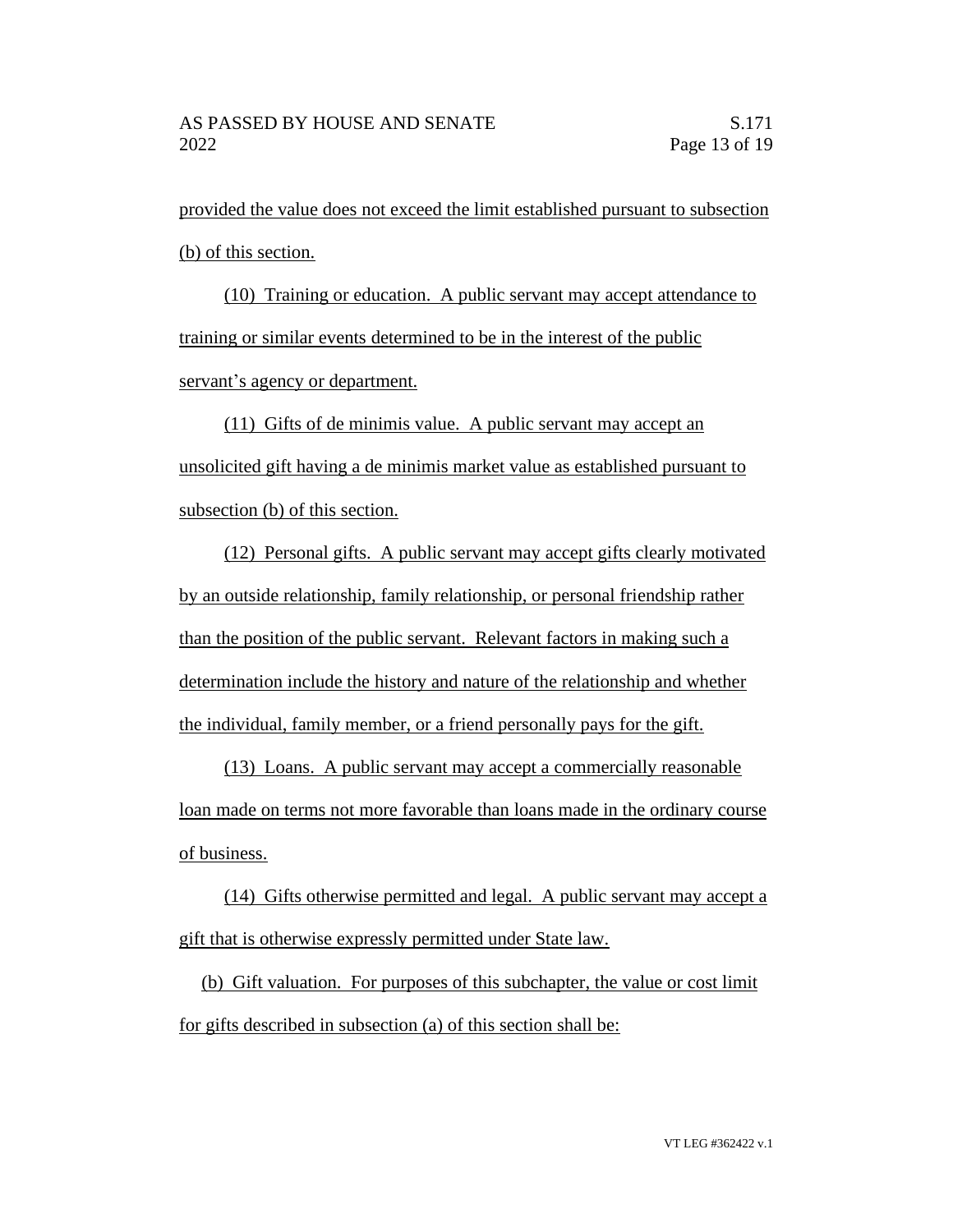(1) Beginning on July 1, 2022:

(A) Ceremonial awards: Less than \$100.00.

(B) Food or beverages, or both: Less than \$100.00

in the aggregate per recipient, per source, in a calendar year.

(C) A supervisor-supervisee relationship gift: Less than \$100.00 for any single gift, and the value of all gifts does not exceed \$200.00 in the aggregate per year.

(D) De minimis gift:  $$50.00$  or less per source per occasion, provided that the aggregate market value of individual

gifts received from any one person does not exceed \$150.00 in a calendar year.

(2) On or after July 1, 2026, the State Ethics Commission may increase the value or cost limit set in subdivision (1) of this subsection, provided:

(A) the State Ethics Commission presents its proposed increase to the House and Senate Committees on Government Operations at least 180 days prior to proposed implementation and after consultation with the Department of Human Resources and the Judicial Branch;

(B) the cost or value limit is not increased more than once in a fiveyear period; and

(C) the increased cost or value limit is posted on the State Ethics Commission website and the Commission sends a notice of increase to public servants not less than 60 days prior to the increase's effective date.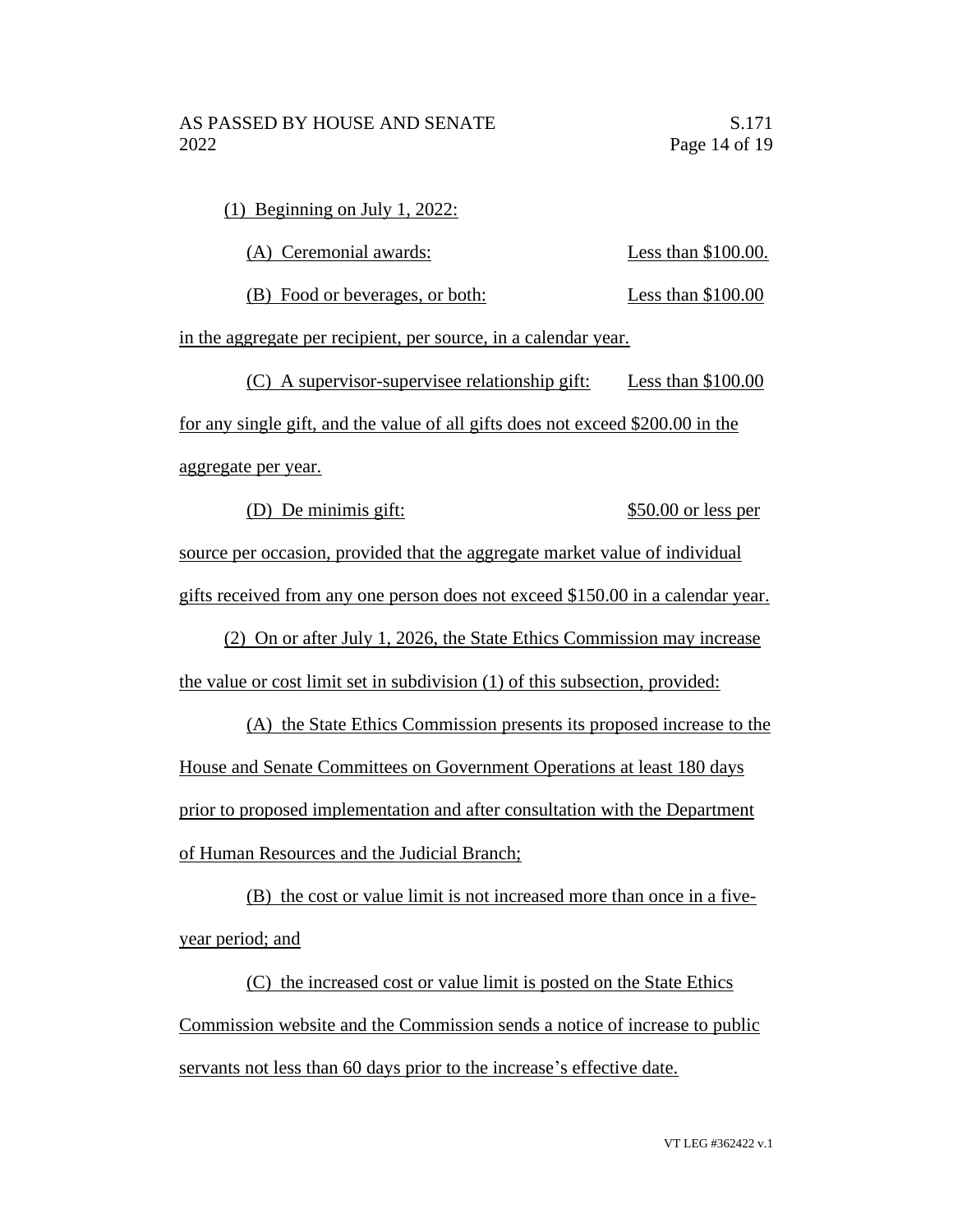#### § 1203h. UNAUTHORIZED COMMITMENTS

A public servant shall not make unauthorized commitments or promises of any kind purporting to bind State government.

## § 1203i. EMPLOYMENT RESTRICTIONS

(a) Outside employment. A public servant shall not seek or engage in outside employment or activities that are inconsistent, incompatible, or in conflict with the public servant's official duties.

(b) Post-government employment.

(1) Executive officers. Executive officers shall comply with the postgovernment employment restrictions prescribed in section 267 of this title and 2 V.S.A. § 266(b) and (c).

(2) Legislators. Legislators shall comply with the post-government employment restrictions prescribed in 2 V.S.A. § 266(b).

(3) Legislative Branch employees. Except as permitted in subdivision (4) of this subsection, for one year after leaving office, a former Legislative Branch employee may not, for compensation, appear before the General Assembly or its subparts, or the office in which the employee served in at the time of leaving service, to advocate for anyone other than the State, concerning any matter in which the State has a direct and substantial interest.

(4) Contracting exception. The limitations in subdivisions (1) through (3) of this subsection do not apply to individuals providing information or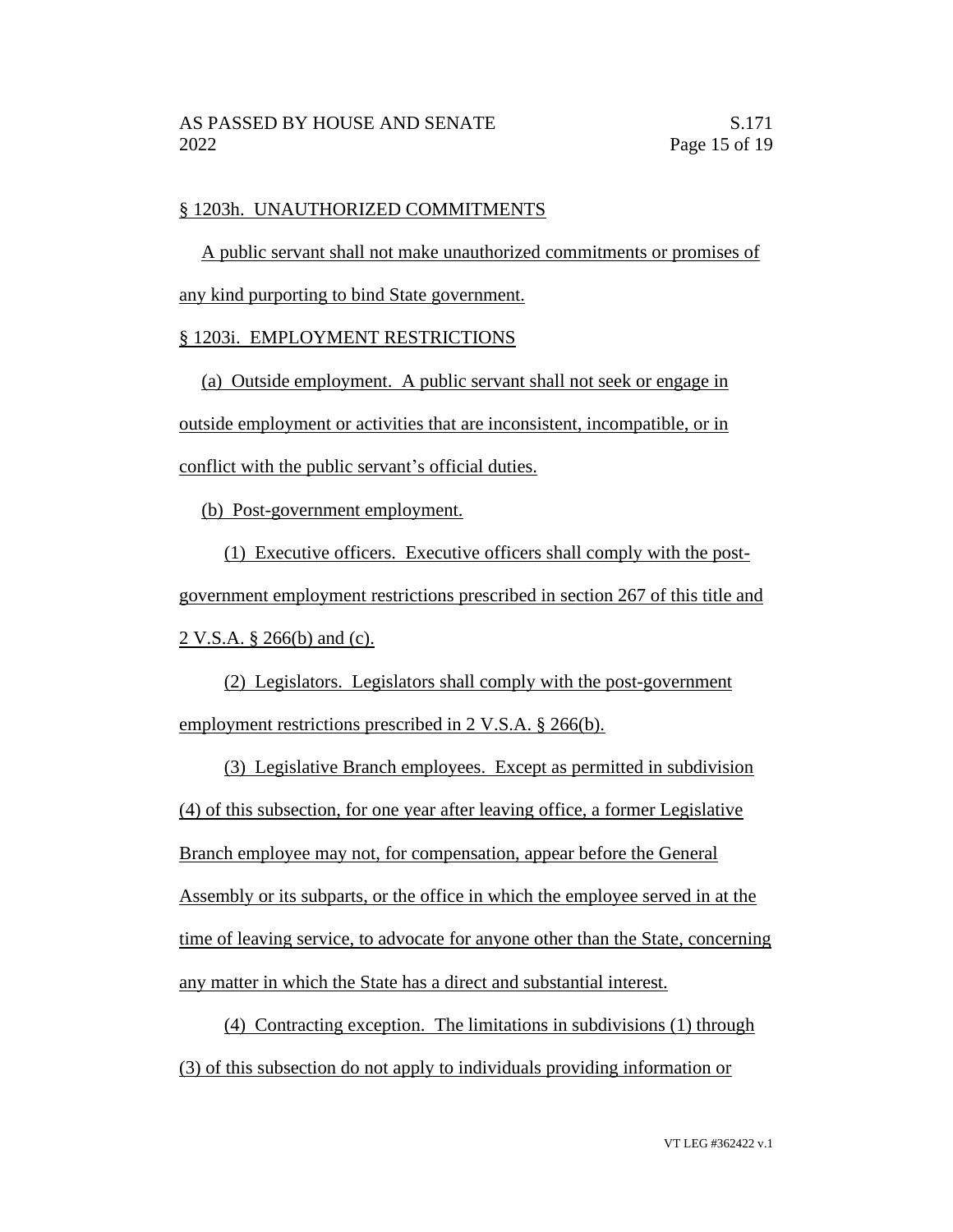services to the State pursuant to contracts of the State unless the public servant is otherwise prohibited from doing so by State or federal law.

(5) Representation restrictions. After leaving State service or employment, a public servant shall not knowingly, with the intent to advocate for an outcome of an investigation, application, ruling, license, contract, claim, rulemaking, charge, arrest, or quasi-judicial or judicial proceeding, communicate with or appear before the State on matters involving specific parties in which the employee participated personally and substantially during government service and in which the State is a party or has a direct and substantial interest.

# § 1203j. COMPLIANCE WITH LAWS, RULES, AND POLICIES

A public servant shall comply with applicable State and federal laws and regulations, including anti-discrimination and equal opportunity laws, and comply with applicable governmental codes of conduct. A public servant shall comply with any other applicable rules or policies established by executive order, agency rule, or policy.

## § 1204. WHISTLEBLOWER PROTECTIONS FOR ETHICS

## COMPLAINTS

Consistent with section 971–978 of this title, a public servant shall be free to disclose waste, fraud, abuse of authority, violations of law, or violations of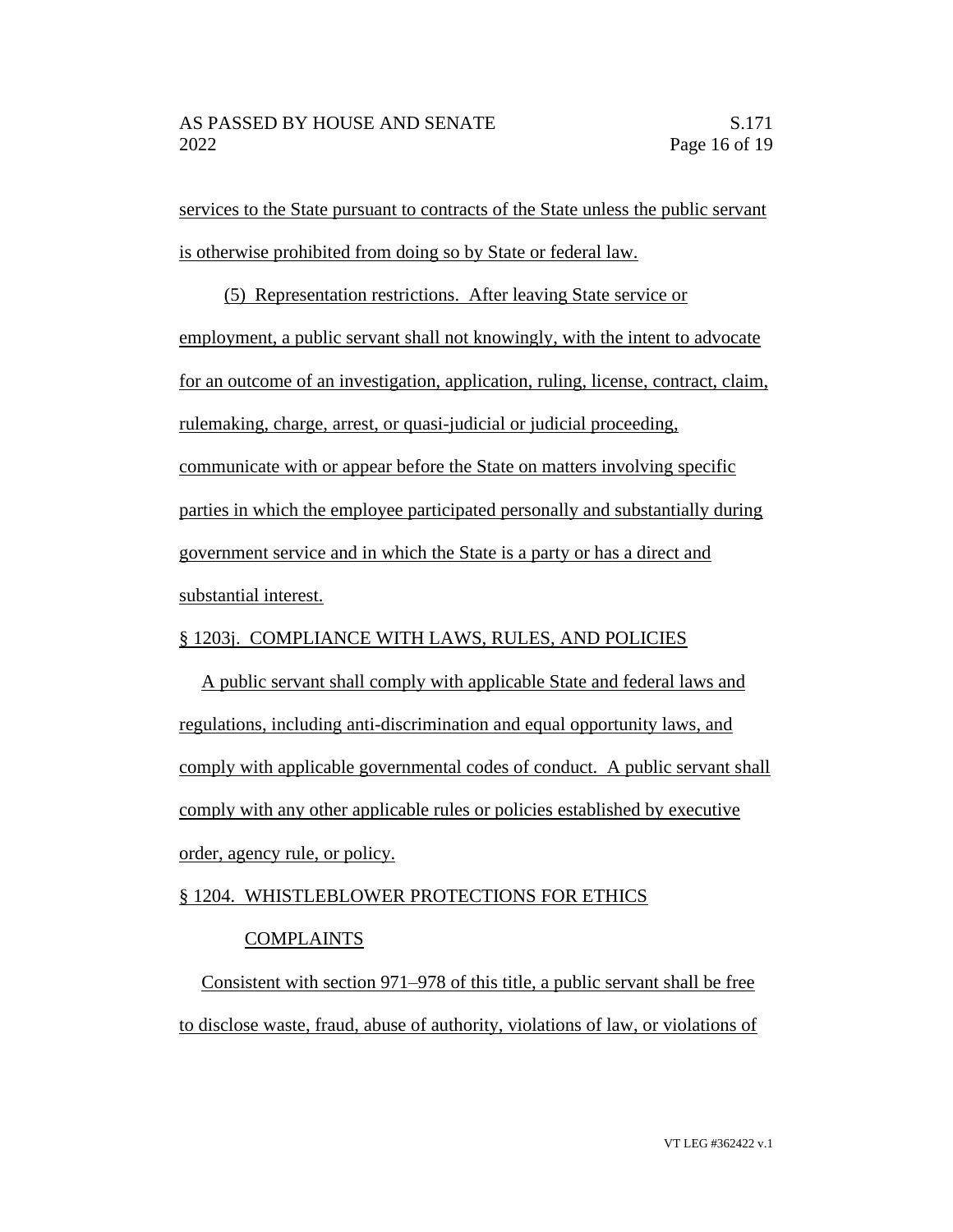this or other applicable codes regarding ethical conduct to the State Ethics Commission without fear of reprisal, intimidation, or retaliation. § 1205. MANDATORY CODE OF ETHICS EDUCATION AND

#### TRAINING

Within the first 120 days of public service, a public servant shall engage in State Code of Ethics training, which may be in person or online. Completion of State Code of Ethics training shall be documented by the department where the public servant is employed. A public servant shall participate in continuing State Code of Ethics education, which may be in person or online, at least once every three years thereafter. Approved continuing State Code of Ethics education providers are the State Ethics Commission, the Department of Human Resources – Center for Achievement in Public Service (CAPS), the Vermont House of Representatives Ethics Panel for the House of Representatives, the Vermont Senate Ethics Panel for the Senate, the Vermont Supreme Court and the Court Administrator's Office for the Vermont Judiciary, and any education providers approved by the State Ethics Commission. Copies of State Code of Ethics training materials by ethics education providers shall be provided to the State Ethics Commission in advance of the training. On request, the State Ethics Commission may collaborate with or assist State Code of Ethics education providers.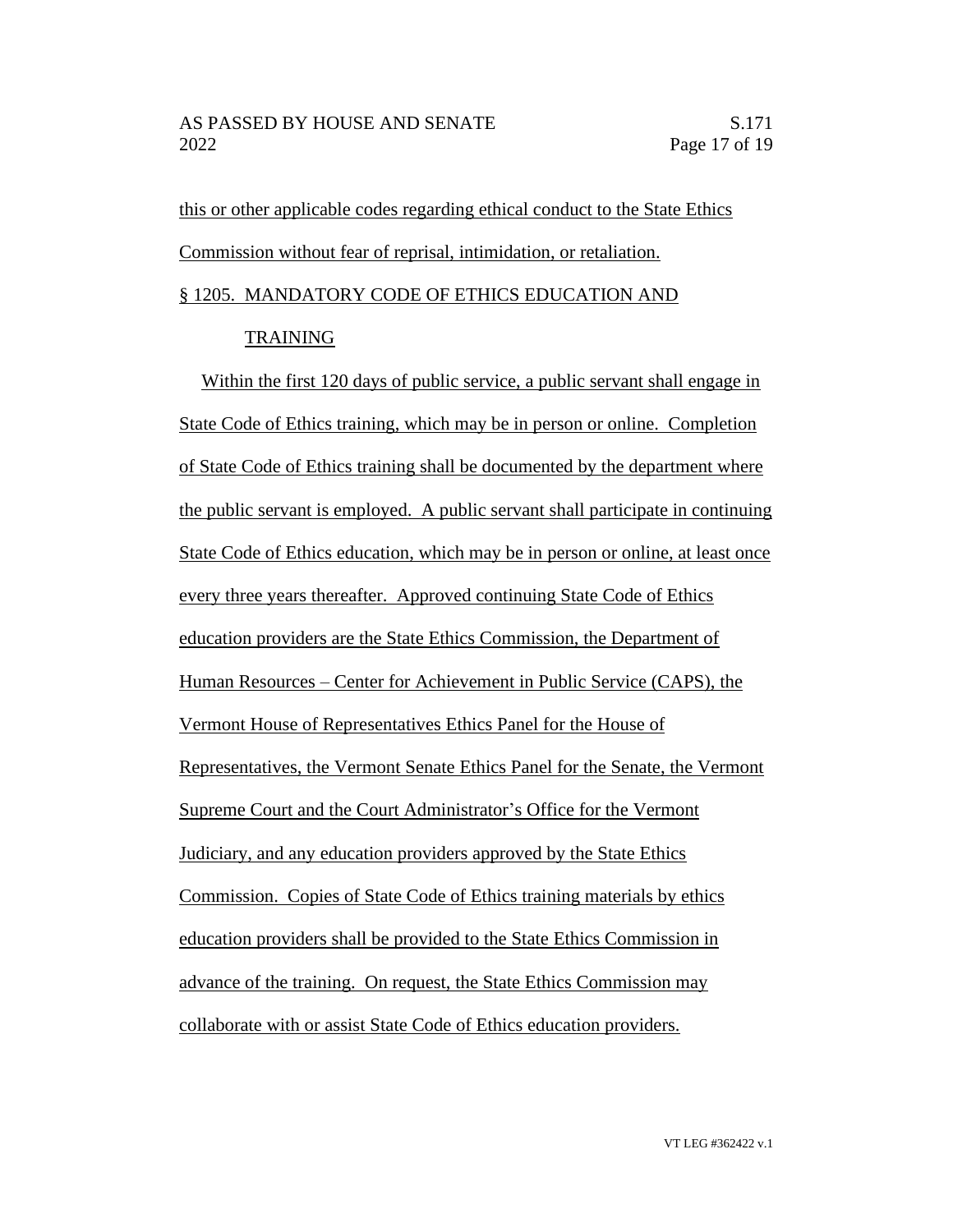#### Sec. 2. REPEAL

3 V.S.A. § 1211(e) is repealed.

Sec. 2a. 3 V.S.A. § 1226 is amended to read:

#### § 1226. COMMISSION REPORTS

Annually, on or before January 15, the Commission shall report to the General Assembly regarding the following issues:

(1) Complaints. The number and a summary of the complaints made to it, separating the complaints by topic, and the disposition of those complaints, including any prosecution, enforcement action, or dismissal. This summary of complaints shall not include any personal identifying information.

(2) Guidance and training.

(A) Guidance. The number of requests for and a summary of the guidance the Executive Director provided, separating the guidance by topic. This summary of guidance shall not include any personal identifying information.

(B) Training. An estimate of the number of Code of Ethics trainings conducted by each branch of government, a summary of the training activities undertaken by the Ethics Commission, and a summary of any recommendations the Commission or the Executive Director made to any branch of State government regarding additional training or more in-depth training for particular provisions of the Code of Ethics.